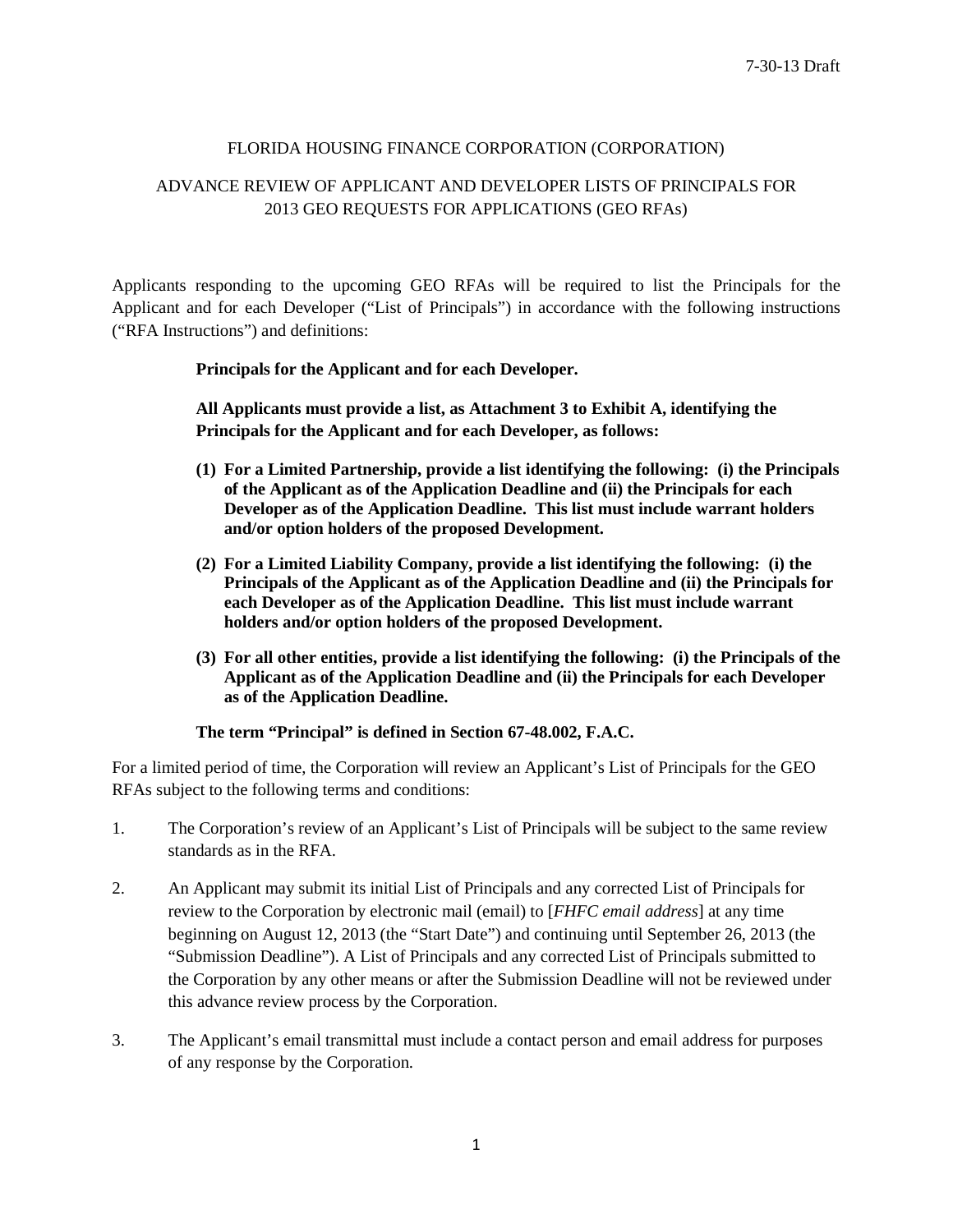- 4. Corporation staff will review the Applicant's List of Principals and notify the Applicant of any deficiency by email directed to the contact person at the email address provided by the Applicant. If the Applicant's contact email address is incomplete or if the Corporation's email is returned as undeliverable, the Corporation will make no further attempt to notify the Applicant.
- 5. The Corporation will only consider a corrected List of Principals that is transmitted to the email address as specified by the Corporation.
- 6. The Corporation shall notify the Applicant if the List of Principals is approved. As evidence of the Corporation's approval of a List of Principals (whether it be the Applicant's initial list, or a revised list submitted by the Applicant in response to a notice of deficiency issued by the Corporation), each page of the approved List of Principals shall be stamped approved by the Corporation for that purpose ("Stamped List of Principals"). The Stamped List of Principals shall be transmitted to the Applicant.
- 7. A Stamped List of Principals may be submitted by the Applicant in its Application for purposes of responding to the GEO RFA for which the Applicant is eligible. In such case, the Corporation will only review the Stamped List of Principals to the extent necessary to confirm that it consists entirely of materials approved by the Corporation; otherwise, the Corporation shall accept the Stamped List of Principals as meeting the applicable requirements of the RFA.
- 8. The Applicant may submit its initial List of Principals or its corrected List of Principals until the Submission Deadline. However, no Stamped List of Principals or notification of deficiencies shall be issued by the Corporation after 5:00 p.m. Eastern Time on October 10, 2013.

Advance review of an Applicant's List of Principals is optional with the Applicant and is not required in order to submit an Application in response to a GEO RFA.

To assist the Applicant in developing its List of Principals, the Corporation has developed a decision tree chart as well as samples designed to illustrate acceptable form for listing Principals. The chart and samples are attached for reference.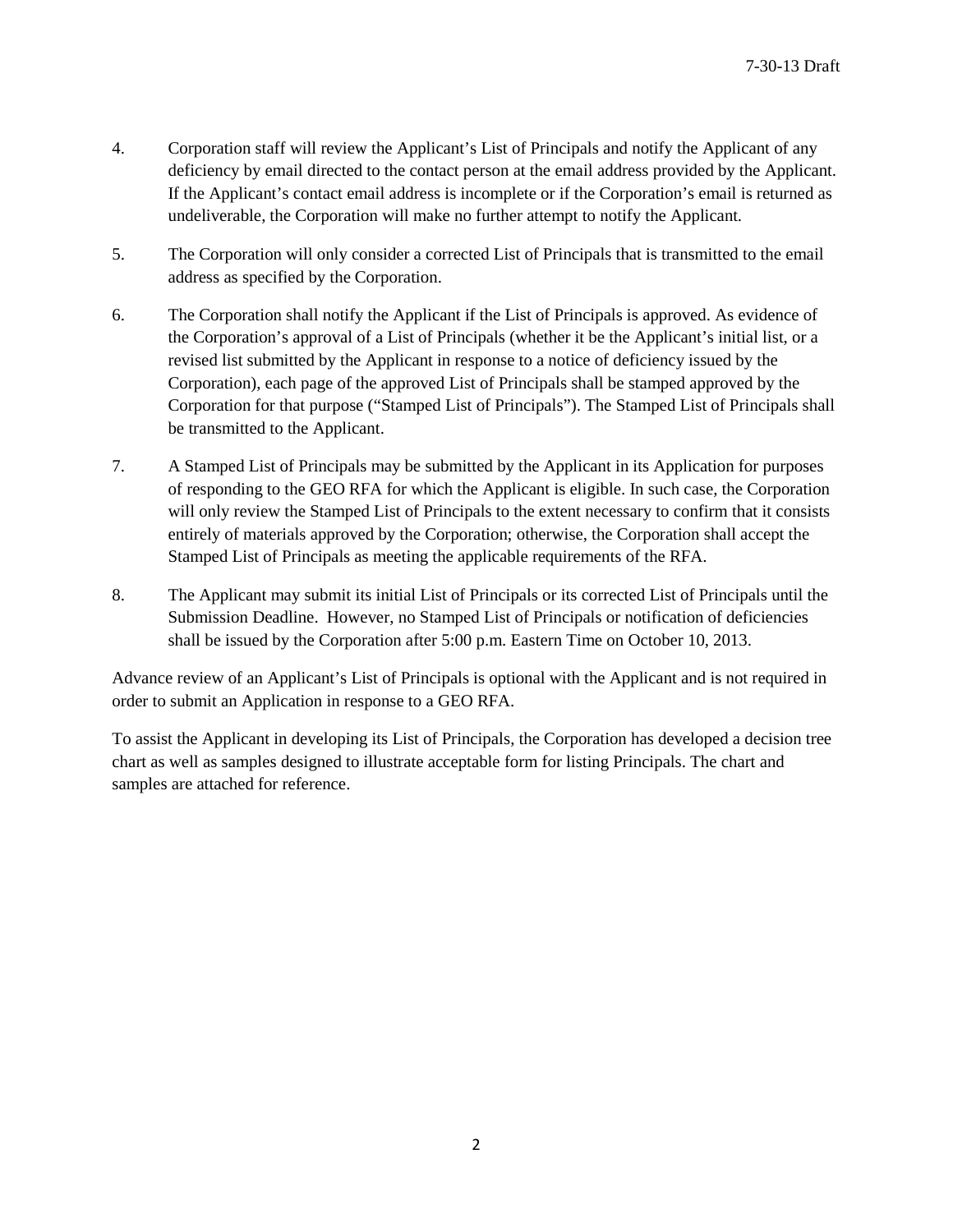Identify each Shareholder

### **Principal Disclosures for Applicants and Each Developer**

The Corporation is providing the following charts and examples to assist the Applicant in providing the required list identifying the Principals for the Applicant and for each Developer. The term Principals is defined in Section 67-48.002, F.A.C.

#### a. Charts:

- (1) For the Applicant:
	- (a) If the Applicant is a Limited Partnership:

| renera <sub>1</sub><br>Partners<br>Identi:<br>Ali | ano | <i>a</i> mited<br>Partners<br>Identii<br>411 |
|---------------------------------------------------|-----|----------------------------------------------|

and

| For each General Partner that | For each General Partner that is | For each General Partner that is a |
|-------------------------------|----------------------------------|------------------------------------|
| is a Limited Partnership:     | a Limited Liability Company:     | Corporation:                       |
| Identify each General Partner | Identify each Manager            | Identify each Officer              |
|                               |                                  |                                    |
| and                           | and                              | and                                |
| Identify each Limited Partner | Identify each Member             | Identify each Director             |
|                               |                                  | and                                |

and

| For each Limited Partner that<br>is a Limited Partnership: | For each Limited Partner that is<br>a Limited Liability Company: | For each Limited Partner that is a<br>Corporation: |
|------------------------------------------------------------|------------------------------------------------------------------|----------------------------------------------------|
| Identify each General Partner                              | <b>Identify each Manager</b>                                     | Identify each Officer                              |
| and                                                        | and                                                              | and                                                |
| Identify each Limited Partner                              | Identify each Member                                             | Identify each Director                             |
|                                                            |                                                                  | and                                                |
|                                                            |                                                                  | Identify each Shareholder                          |

For any General Partner and/or Limited Partner that is a natural person (i.e., Samuel S. Smith), no further disclosure is required.

#### (b) If the Applicant is a Limited Liability Company:

| Managers<br>Identify<br>АH | and | Members<br>Ident<br>tıtv<br>,,, |
|----------------------------|-----|---------------------------------|

and

| For each Manager that is a    | For each Manager that is a | For each Manager that is a |
|-------------------------------|----------------------------|----------------------------|
| Limited Partnership:          | Limited Liability Company: | Corporation:               |
| Identify each General Partner | Identify each Manager      | Identify each Officer      |
| and                           | and                        | and                        |
| Identify each Limited Partner | Identify each Member       | Identify each Director     |
|                               |                            | and                        |
|                               |                            | Identify each Shareholder  |

and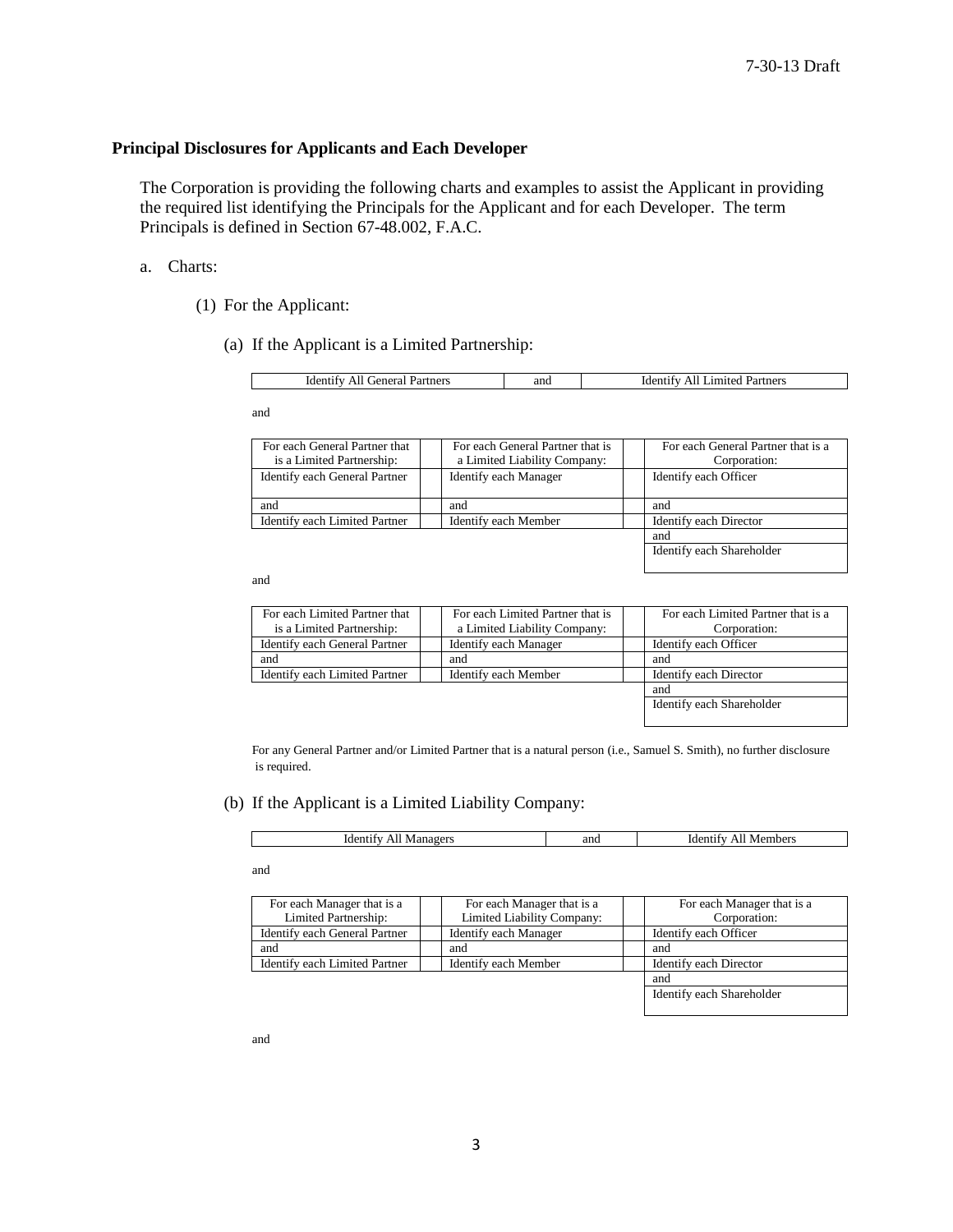| For each Member that is a     | For each Member that is a    | For each Member that is a |
|-------------------------------|------------------------------|---------------------------|
| Limited Partnership:          | Limited Liability Company:   | Corporation:              |
| Identify each General Partner | <b>Identify each Manager</b> | Identify each Officer     |
| and                           | and                          | and                       |
| Identify each Limited Partner | Identify each Member         | Identify each Director    |
|                               |                              | and                       |
|                               |                              | Identify each Shareholder |

For any Manager and/or Member that is a natural person (i.e., Samuel S. Smith), no further disclosure is required.

### (c) If the Applicant is a Corporation:

| $\sim$ 000 $\sim$<br><b>)</b> tticers<br>Identify<br>ΑH | and | ctors<br>Ident<br>Jirec<br>'tıtv<br>AH | and | 1der <sup>+</sup><br>Shareholder<br>-11 |
|---------------------------------------------------------|-----|----------------------------------------|-----|-----------------------------------------|
|---------------------------------------------------------|-----|----------------------------------------|-----|-----------------------------------------|

and

| For each Shareholder that is a | for each Shareholder that is a | For each Shareholder that is a |
|--------------------------------|--------------------------------|--------------------------------|
| Limited Partnership:           | Limited Liability Company:     | Corporation:                   |
| Identify each General Partner  | Identify each Manager          | Identify each Officer          |
| and                            | and                            | and                            |
| Identify each Limited Partner  | Identify each Member           | Identify each Director         |
|                                |                                | and                            |
|                                |                                | Identify each Shareholder      |

For any Officer and/or Director and/or Shareholder that is a natural person (i.e., Samuel S. Smith), no further disclosure is required.

### (2) For Each Developer:

# (a) If the Developer is a Limited Partnership:

| renera:<br>Partners<br><b>Identify</b><br>.<br>31 ZB | and<br>----- | ΑI<br>.1mited<br>tners<br>`f1†v<br>uder. |
|------------------------------------------------------|--------------|------------------------------------------|
|                                                      |              |                                          |

and

| For each General Partner that<br>is a Limited Partnership: | For each General Partner that is<br>a Limited Liability Company: | For each General Partner that is a<br>Corporation: |
|------------------------------------------------------------|------------------------------------------------------------------|----------------------------------------------------|
| Identify each General Partner                              | Identify each Manager                                            | Identify each Officer                              |
| and                                                        | and                                                              | and                                                |
| Identify each Limited Partner                              | Identify each Member                                             | Identify each Director                             |
|                                                            |                                                                  | and                                                |
|                                                            |                                                                  | Identify each Shareholder                          |

and

| For each Limited Partner that<br>is a Limited Partnership: | For each Limited Partner that is<br>a Limited Liability Company: | For each Limited Partner that is a<br>Corporation: |
|------------------------------------------------------------|------------------------------------------------------------------|----------------------------------------------------|
| Identify each General Partner                              | Identify each Manager                                            | Identify each Officer                              |
| and                                                        | and                                                              | and                                                |
| Identify each Limited Partner                              | Identify each Member                                             | Identify each Director                             |
|                                                            |                                                                  | and                                                |
|                                                            |                                                                  | Identify each Shareholder                          |
|                                                            |                                                                  |                                                    |

For any General Partner and/or Limited Partner that is a natural person (i.e., Samuel S. Smith), no further disclosure is required.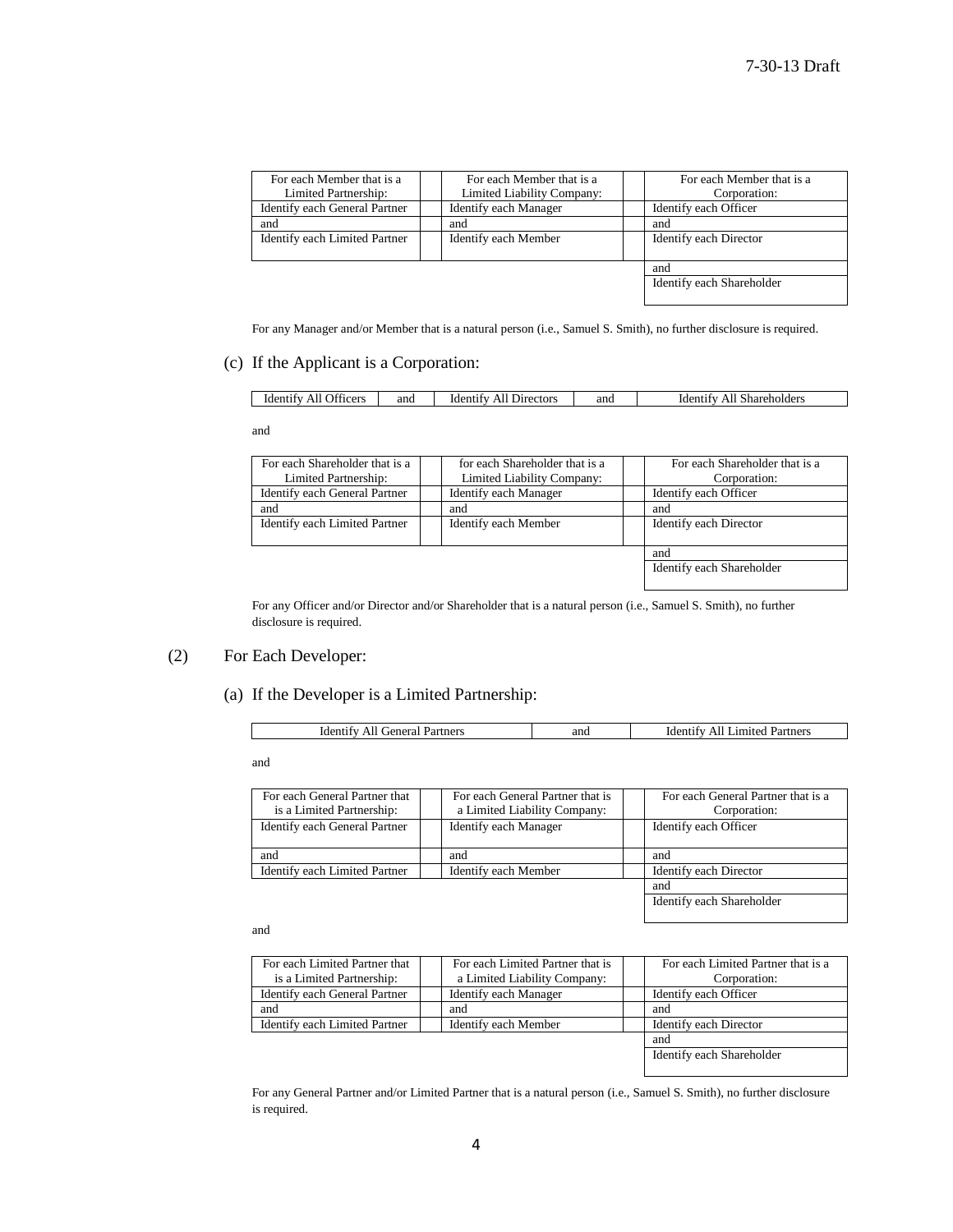# (b) If the Developer is a Limited Liability Company:

| Managers<br>Ident<br>AН | and | Members<br>ider<br>411 |
|-------------------------|-----|------------------------|

and

 $\mathcal{L}^{\text{max}}$ 

| For each Manager that is a    | For each Manager that is a | For each Manager that is a |  |
|-------------------------------|----------------------------|----------------------------|--|
| Limited Partnership:          | Limited Liability Company: | Corporation:               |  |
| Identify each General Partner | Identify each Manager      | Identify each Officer      |  |
| and                           | and                        | and                        |  |
| Identify each Limited Partner | Identify each Member       | Identify each Director     |  |
|                               |                            | and                        |  |
|                               |                            | Identify each Shareholder  |  |

and

| For each Member that is a                             | For each Member that is a    |  | For each Member that is a |  |
|-------------------------------------------------------|------------------------------|--|---------------------------|--|
| Limited Partnership:                                  | Limited Liability Company:   |  | Corporation:              |  |
| Identify each General Partner                         | <b>Identify each Manager</b> |  | Identify each Officer     |  |
| and                                                   | and                          |  | and                       |  |
| Identify each Limited Partner<br>Identify each Member |                              |  | Identify each Director    |  |
|                                                       |                              |  |                           |  |
|                                                       |                              |  | and                       |  |
|                                                       |                              |  | Identify each Shareholder |  |

For any Manager and/or Member that is a natural person (i.e., Samuel S. Smith), no further disclosure is required.

#### (c) If the Developer is a Corporation:

and

| For each Shareholder that is |  | for each Shareholder that is a |  | For each Shareholder that is a |  |
|------------------------------|--|--------------------------------|--|--------------------------------|--|
| a Limited Partnership:       |  | Limited Liability Company:     |  | Corporation:                   |  |
| Identify each General        |  | Identify each Manager          |  | Identify each Officer          |  |
| Partner                      |  |                                |  |                                |  |
| and                          |  | and                            |  | and                            |  |
| Identify each Limited        |  | Identify each Member           |  | Identify each Director         |  |
| Partner                      |  |                                |  |                                |  |
|                              |  |                                |  |                                |  |
|                              |  |                                |  | and                            |  |
|                              |  |                                |  | Identify each Shareholder      |  |

For any Officer and/or Director and/or Shareholder that is a natural person (i.e., Samuel S. Smith), no further disclosure is required.

#### b. Examples:

Example No. 1:

Applicant or Developer: Acme Properties, LLC

Sole Member/Manager: ABC, LLC

Amy Smith<br>Patty Jones Sole Member: